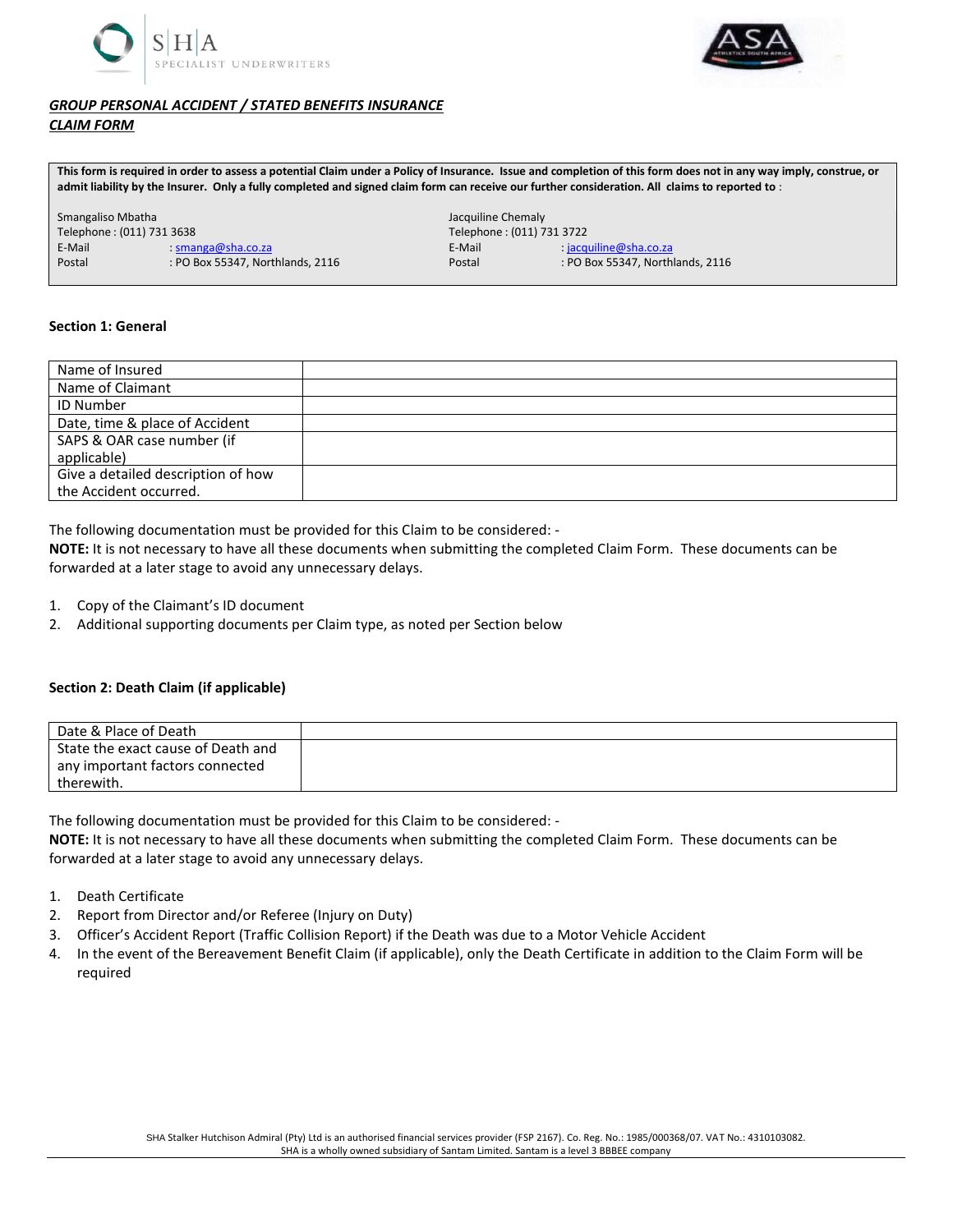



#### **Section 6: Emergency Expenses**

Original Medical Accounts and copies of the relevant Medical Scheme statements associated with the treatment of Injuries sustained as a result of the Injury, are required when claiming under this section. Please remember that the Emergency Expenses benefit is a benefit payable to indemnify a financial loss to the Insured

#### **AUTHORISATION**

Authorisation to be completed by the Claimant or his/her legal representation.

I hereby authorise any hospital, physician or any other person who treated me, to furnish the Insurer or the legal representatives with all information with regard to any Injury, sickness medical history, consultations, prescription or treatment including copies of all my hospital or medical reports. I agree that a photostat / fax copy of this authorisation shall be accepted as the original. I declare that the answers given by me in this claim form are true in every respect.

| Signature of the Claimant or<br>his/her legal representative |  |
|--------------------------------------------------------------|--|
| Date                                                         |  |
| Place                                                        |  |

#### **Declaration by Insured**

I hereby warrant the truth of all particulars on this form in every respect and declare that all conditions of this Insurance have been complied with:

| Signature:           |  |
|----------------------|--|
| Date:                |  |
| Capacity             |  |
| <b>Company Stamp</b> |  |